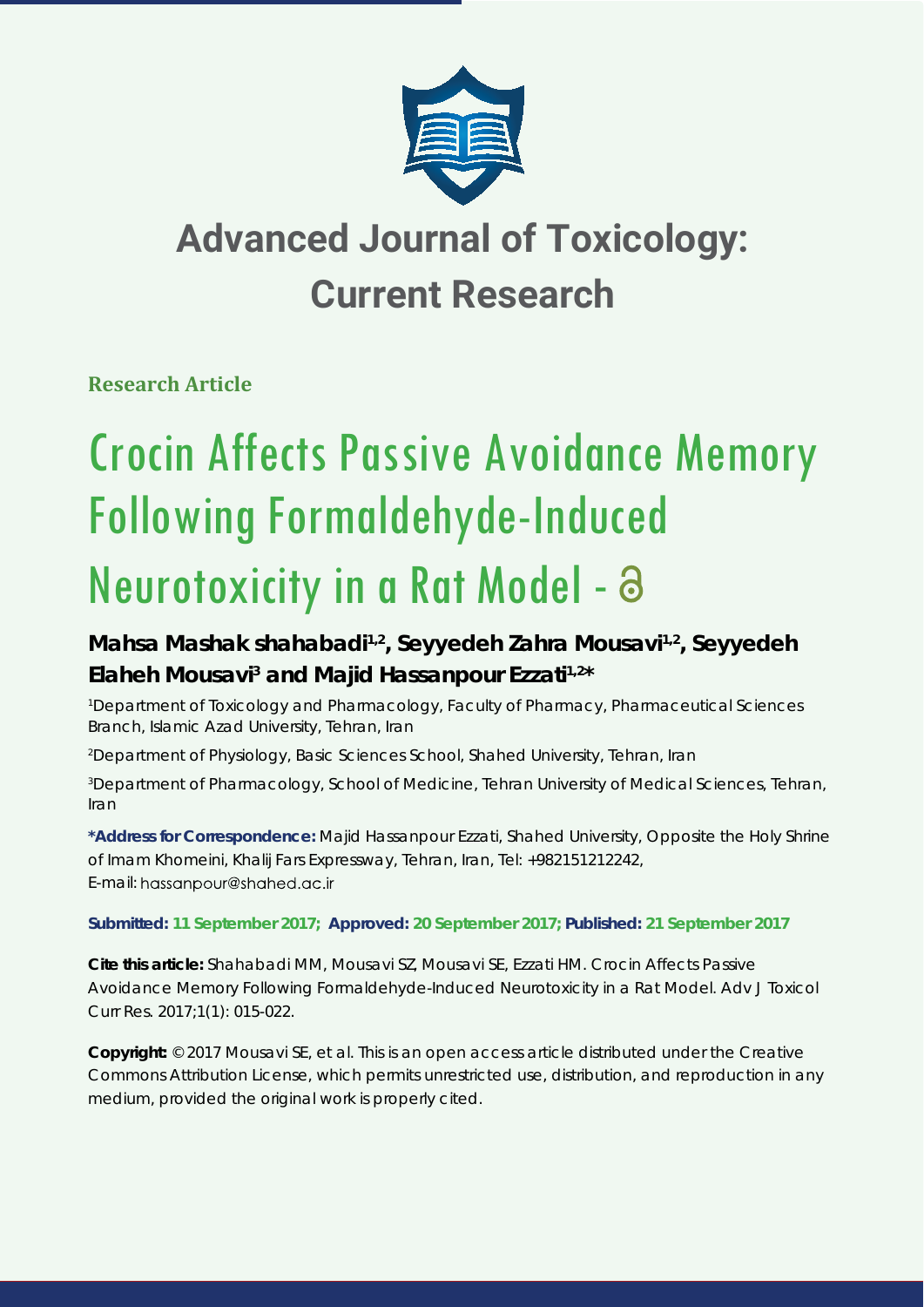### **SeiRes** ture

#### **ABSTRACT**

Crocin, the main constituent of *Crocus sativus* L., protected against inflammation-induced neurotoxicity and improved learning behavior. Also, crocin inhibited production of inducible nitric oxide synthase. Studies also indicated an interaction between NO and Formaldehyde (FA) -induced neurotoxicity. In this study, effect of crocin on memory and body weight changes in neurotoxicity induced by FA was evaluated in a rat model. Moreover, the possible involvement of NO on protective effects of crocin was investigated. FA (5 mg/kg) was administered intraperitoneally for 5 consecutive days. Effect of crocin post-treatment (25, 50 and 100 mg/kg, i.p.) on FA neurotoxicity was evaluated on passive avoidance memory. To determine the contribution of NO, a NO synthesis precursor, L-arginine (L-Arg) 100 mg/kg, i.p.; and a nonselective NO synthase inhibitor N (G)-Nitro-L-Arginine Methyl Ester, (L-NAME) (10 mg/kg, i.p.) were used. Then, the hippocampus was evaluated histologically. FA caused weight loss and increased mortality rate. It also impaired fear memory. On the contrary, crocin (25 mg/kg, i.p.) reduced mortality rate, weight loss and hippocampal tissue damage induced by FA. Further, it improved the memory impairment by reducing the latency time and the hippocampus cell loss. Moreover, L-NAME reversed the protective effects of crocin, nevertheless; L-Arg enhanced the effects of crocin. Pretreatment with crocin protected the central and peripheral damages. Exogenous NO ameliorated the neuroprotective effect of crocin; as a result, crocin exerted its protective effects through NO up-regulation. Results of the present study suggest that inhibition of NO synthesis may exaggerate the neurotoxic effects of FA.

**Keywords:** Neurotoxicity; Passive Avoidance Memory; Crocin; Nitric Oxide; Formaldehyde; Hippocampus; Rats

#### **INTRODUCTION**

Formaldehyde, HCHO, (FA) is a pungent, irritant and colorless gas which is found in the nature in domestic air, cigarette smoke and the polluted atmosphere of cities due to the incomplete burning of organics, photochemical smog and release from HCHO-containing products [1,2]. It is a small molecule (M.W. 30.026 g/mol) and is able to permeate the Blood–Brain Barrier (BBB) [3]. Long term exposure to FA may cause irreversible neurotoxicity [4] and is related to brain cancer (astrocytoma) [5]. Its neurotoxicity includes demyelization of hippocampal neurons [6] and impairment of the hippocampus [7], neurofilament protein changes [8], hyperphosphorylation of Tau protein [9]. Excess endogenous FA is a pathogenic factor in ageddependent memory decline. Not only suppresses hippocampal Long-Term Potentiation (LTP) by blocking the N-Methyl-D-Aspartate (NMDA) receptors, FA also persistently induces spatial memory deterioration decreasing the receptors expression [10]. Furthermore, inhaled FA caused behavioral and memory disorders in rats and classified as 'probably neurotoxic' [11,12]. In the limbic system, the hippocampus plays a critical role in learning and memory [13] and increasing studies showed that inhaled FA exposure negatively affects the ability of spatial learning and memory in rats [14,15], suggesting that FA has harmful effects on the hippocampal functions.

*Crocus sativus* L. (Saffron) and its active components including crocin, crocetin etc. act as an antidote in different intoxications induced by natural toxins including snakebites, mycotoxins and endotoxins [16]. Crocin, one of main active components of saffron, is a carotenoid pigment and has the structure of crocetin di-gentiobiose ester [17]. Crocin exhibits a variety of pharmacological effects including improvement of learning behavior previously impaired by ethanol or scopolamine [18,19], anti-hyperlipidemic effect [20], anti-atherosclerotic property  $[21]$ , protection against inflammationinduced neurotoxicity [22], inhibition of reperfusion-induced oxidative/nitrative injury in the ischemic brain [23] and protective effects against cisplatin-induced oxidative stress and nephrotoxicity [24]. Crocin is an effective antioxidant and its gentiobiose terminals affect its antioxidant performance [25]. Chronic oral crocin pretreatment (100 mg/kg) improved cognitive performance in Morris water maze task in Streptozotocin (STZ) -lesioned rats [26].

In addition, *C. sativus* L. extracts reduced some stress biomarkers in a rat model [27]. Oral administration of extract of *C. sativus* L. (CSE) prevented the impairment of learning in ethanol-treated mice [28]. Furthermore, CSE prevented ethanol-induced inhibition of hippocampal LTP in anesthetized rats [29]. Post-training administration of CSE successfully counteracted extinction of recognition memory in the normal rat and pre-training treatment significantly antagonized the scopolamine-induced performance deficits in the step-through passive avoidance test [30].

Nitric oxide (NO), a soluble, short-lived, and freely diffusible gas, is an important intracellular messenger in the brain [31]. Supposedly, NO participates in the mechanisms of synaptic plasticity in the hippocampus [32] and is important in cognition [33]. Reportedly, exceeding NO concentrations is associated with neuronal damage [34] and mitochondrial dysfunction [35]. Accordingly, the saffron extract (200, 400 and 800  $\mu$ g/ml) had a cytotoxic effect on Hepatocellular Carcinoma Cell Line (HepG-2) and laryngeal carcinoma cell line (Hep-2) and this effect was probably related to a decrease in the NO concentration [36]. In the isolated rat heart, cardioprotective effect of crocin against ischemia/reperfusion injury may possibly be explained by regulating Endothelial Nitric Oxide Synthase (eNOS) and Inducible Nitric Oxide Synthase (iNOS) expressions [37]. Crocin also inhibited iNOS expression and NO production via down-regulation of nuclear factor kappa B (NF-κB) activity in Lipopolysaccharide (LPS) -stimulated macrophages. It provided a novel molecular mechanism for the inhibitory effects of crocin against endotoxinmediated inflammation [38]. In another study, crocin protects the brain against excessive oxidative stress in transient global ischemia in mice. Oral administration of crocin  $(20, 10 \text{ mg}/ \text{ kg})$  significantly inhibited the increased NO content in a dose-dependent manner and NOs activities [23].

Regarding the above investigations, in this study, effects of crocin on some central and peripheral physiological factors such as, fear memory, hippocampus function and body weight changes in FA-induced neurotoxicity are evaluated in a rat model. Further, the possible involvement of NO the modification effects of crocin is explored.

#### **MATERIALS AND METHODS**

#### **Animals**

Seventy two adult male Wistar rats (weighing 200–250 g) assigned as the main study group and forty two rats as the pilot study. The animals were maintained under controlled temperature (23  $\pm$  2°C) and light conditions (light, 07.00–19.00 hrs) Food (standard pellet diet) and tap water were supplied ad libitum.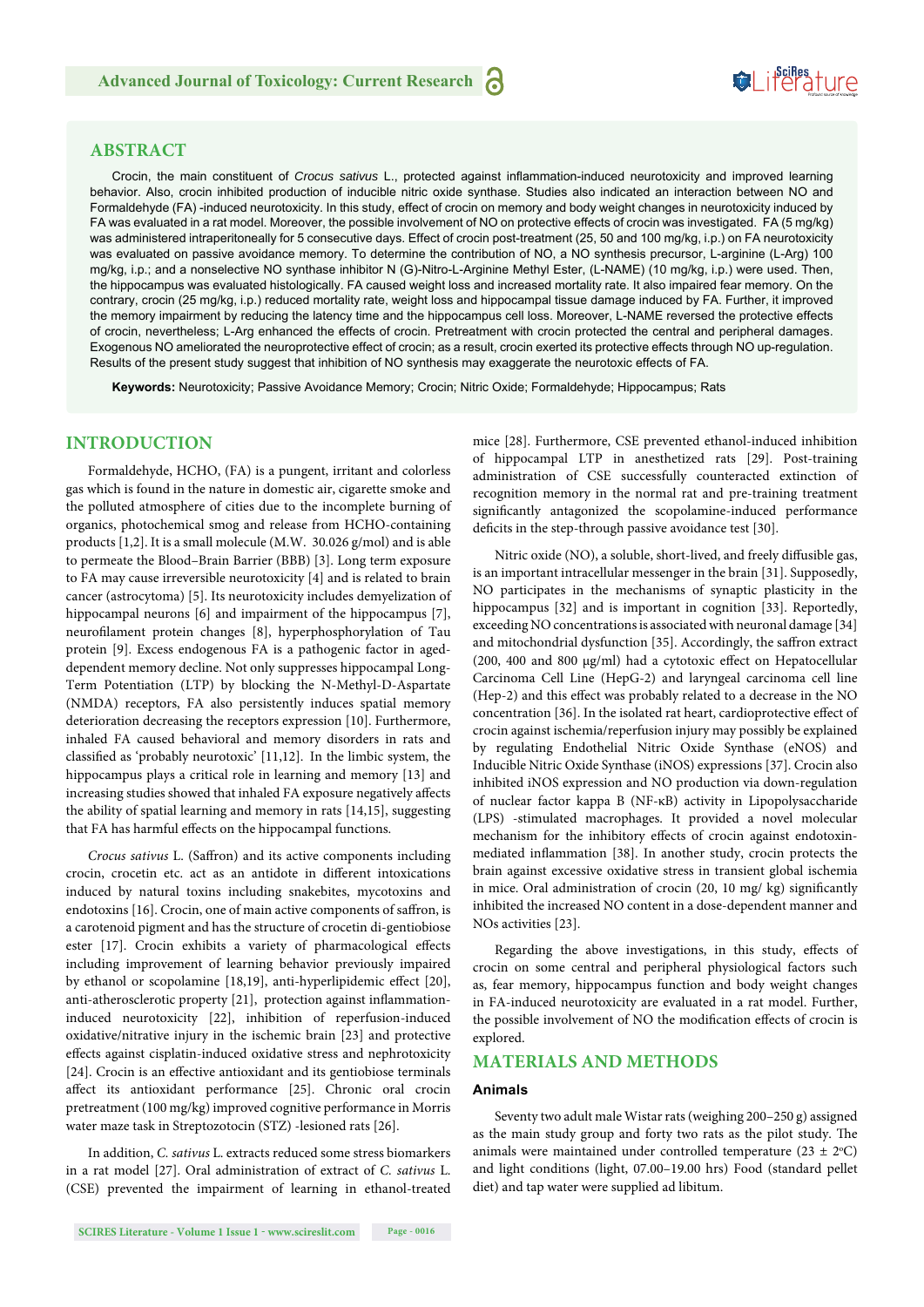#### **The pilot study**

In order to find the suitable dose for FA administration to induce neurotoxicity, and also which dose (or doses) of crocin may probably reduce the FA drawbacks on mortality rate, weight loss and memory impairment. Fifty four rats were randomly divided into the 9 groups. FA (10 and 5 mg/kg) and crocin (25, 50 and 100 mg/kg) were administered (i.p.) to five groups. One group only received saline as vehicle. Three remaining groups received both FA (5 mg/kg) and crocin at different doses 25, 50 and 100 mg/ in a 3-week period.

#### **Main study's animal groups**

According to the pilot study, FA at dose 5 mg/kg was selected appropriate to be used throughout the study. Then about 84 intact rats were divided into 12 groups of 6-8. The rats in group I ( $n= 7$ ) were used as the control. The rats in group II ( $n= 7$ ) were injected intraperitoneally (i.p.) with FA (5 mg/ kg) in 5 consecutive days [39]. Crocin was injected at doses 25, 50 and 100 mg/kg (i.p.) to three groups. Crocin also was injected at doses 25, 50 and 100 mg/kg (i.p.) 30 min following FA (5 mg/ kg) to 3 other groups [40].

To determine the contribution of NO in crocin reduction in FAinduced central and peripheral consequences, L-arginine (L-Arg), NO synthesis precursor (100 mg/kg, i.p.), and a nonselective NO synthase inhibitor N (G)-Nitro-L-Arginine Methyl Ester (L-NAME) (10 mg/kg, i.p.) were co-administered 30 min prior crocin treatment (25 mg/kg, i.p.) Two groups also were received L-Arg and L-NAME as well as crocin treatment (25 mg/kg, i.p.) with a 30 min interval [41].

#### **Passive shock avoidance test (shuttle box)**

The apparatus (shuttle box) consisted of equal sized light and dark compartments (20  $\times$  80  $\times$  20 cm). The two compartments were separated by a guillotine door ( $7 \times 9$  cm) that could be raised to 10 cm. Floor of the dark compartment consisted of a stainless steel shock grid floor. Electric shocks were delivered to the grid floor with a stimulator (50 Hz, 1.5 s, 1.5-2 mA intensity). This test has two stages, instruction and memory test [42,43].

The passive avoidance test was conducted according to previous studies [42,44]. In acquisition trail, each rat was placed in the illuminated compartment, and 10 s later, the guillotine door was raised and the rats were allowed to move freely into the dark chamber. Upon entering to the dark compartment, the door was closed, and a 50 Hz, 1 mA constant current shock was applied for 2 s. Each rat was retrained in the apparatus and received foot-shock, if it entered the dark compartment in 120 s. Acquisition trail was terminated when the rat remained in the light compartment for 120 s. In the next step, the retention trail was screened on the day 15<sup>th,</sup> 24 hrs following the acquisition trial, by placing the animal into the light compartment and recording latency to enter the dark compartment. This escape latency served as a measure of retention performance of the step-through avoidance response. If the rats did not enter the dark compartment during 300 s, successful acquisition of passive avoidance response would be recorded. Short latencies indicate poor retention compared to significant longer latencies.

#### **Histological assessments**

Nissl staining: The day after the behavioral test session (day 11 of the study), the rats were deeply anesthetized with ether and sacrificed. The brains have been fixed via transcardial perfusion of Phosphate Buffered Saline (PBS, 0.1 M, pH 7.4) followed by 200-250 mL paraformaldehyde solution  $(1\%)$  [45]. The brains were removed and postfixed by fixative at 4°C for one week, then, dehydrated using a series of alcohols and xylene. Finally, the paraffin embedded blocks were prepared and cut coronally on a microtome at a thick ness of 8 μm and mounted onto the silan-coated slides. Before staining, the sections on the glass slides were deparaffinized and then hydrated using a series of alcohols and distilled water, and finally stained using Cresyl violet for general histology. The soma diameter (in  $\mu$ m) of pyramidal neurons was assessed from the photos taken from CA1 pyramidal layer under 40X light microscopy. To quantify the soma diameters, a pyramidallike neuron was randomly selected from pyramidal layer of the CA1 region from each slice and an average was taken from each neuron's long, short, and an intersected oblique axes defined on its soma using Image J software by an experimenter blind to the experimental groups [46].

**Statistical analysis:** Comparisons are performed using by *GraphPad Prism* 5. Two-way ANOVA statistical analysis followed by Bonferroni's complementary analysis. *P*-value < 0.05 is considered to be a significant difference.

#### **RESULTS**

Mortality rates of the treated animals in the pilot study are demonstrated in table 1. The animals were monitored during a three-week period. It is evident that FA (10 mg/kg, i.p.) cause 100% mortality rate compared to saline;  $83.33\%$  ( $P < 0.001$ ) in the first week of the study and the remaining 16.67% in the second week was perished. As a result, FA was administered in a reduced concentration 5 mg/kg all over the study. Accordingly, FA (5 mg/kg) resulted only 50% mortality rates in the first week compared to saline  $(P < 0.01)$ . On the other hand, crocin 50 mg/kg caused 16.66% mortality in the week, however; crocin at doses 25 and 100 mg/kg did not cause death. While crocin at doses 50 and 100 caused 50% and 16% mortality in the FA-received animals  $(5 \text{ mg/kg})$  in the first week, respectively; crocin 25 mg/kg successfully eliminated mortality in the FA-received animals (5 mg/kg) compared to groups which only received FA (5 mg/kg), *P* < 0.001.

In (figure 1), effects of crocin treatments (25, 50, and 100 mg/kg, i.p.) on body weight of the animals during 5 days are given. As can be

| <b>Table 1:</b> Mortality rates of the animals $(n=6)$ in the 3-week course of the pilot |
|------------------------------------------------------------------------------------------|
| study. Mortality percentage = number of death/total number in each group. ***P           |
| < 0.001 and ** P < 0.01 significantly different from saline group. ### Significantly     |
| different from formaldehyde (5 mg/kg, i.p.).                                             |
|                                                                                          |

| <b>Experimental groups</b>                    | Mortality rates no. (%) |           |          |
|-----------------------------------------------|-------------------------|-----------|----------|
|                                               |                         |           |          |
|                                               | week 1                  | week 2    | week 3   |
| Formaldehyde (10 mg/kg)                       | 5(83.33%)***            | 1(16.67%) | Week 3   |
| Formaldehyde (5 mg/kg)                        | $3(50\%)$ **            | 0         | 0        |
| Crocin                                        | 0                       | 0         | 0        |
| (25 mg/kg)                                    |                         |           |          |
| Crocin                                        | 1 (16.66%)              | 0         | 0        |
| (50 mg/kg)                                    |                         |           |          |
| Crocin                                        | 0                       | 0         | $\Omega$ |
| (100 mg/kg)                                   |                         |           |          |
| Saline                                        | 0                       | 0         | 0        |
| Crocin                                        | $0$ ###                 | 0         | $\Omega$ |
| $(25 \text{ mg/kg}) +$ formaldehyde<br>(1:9)  |                         |           |          |
| Crocin                                        | $3(50\%)$               | 0         | 0        |
| $(50 \text{ mg/kg}) +$ formaldehyde<br>(1:9)  |                         |           |          |
| Crocin                                        | 1(16%)                  | $\Omega$  | 0        |
| $(100 \text{ mg/kg}) +$ formaldehyde<br>(1:9) |                         |           |          |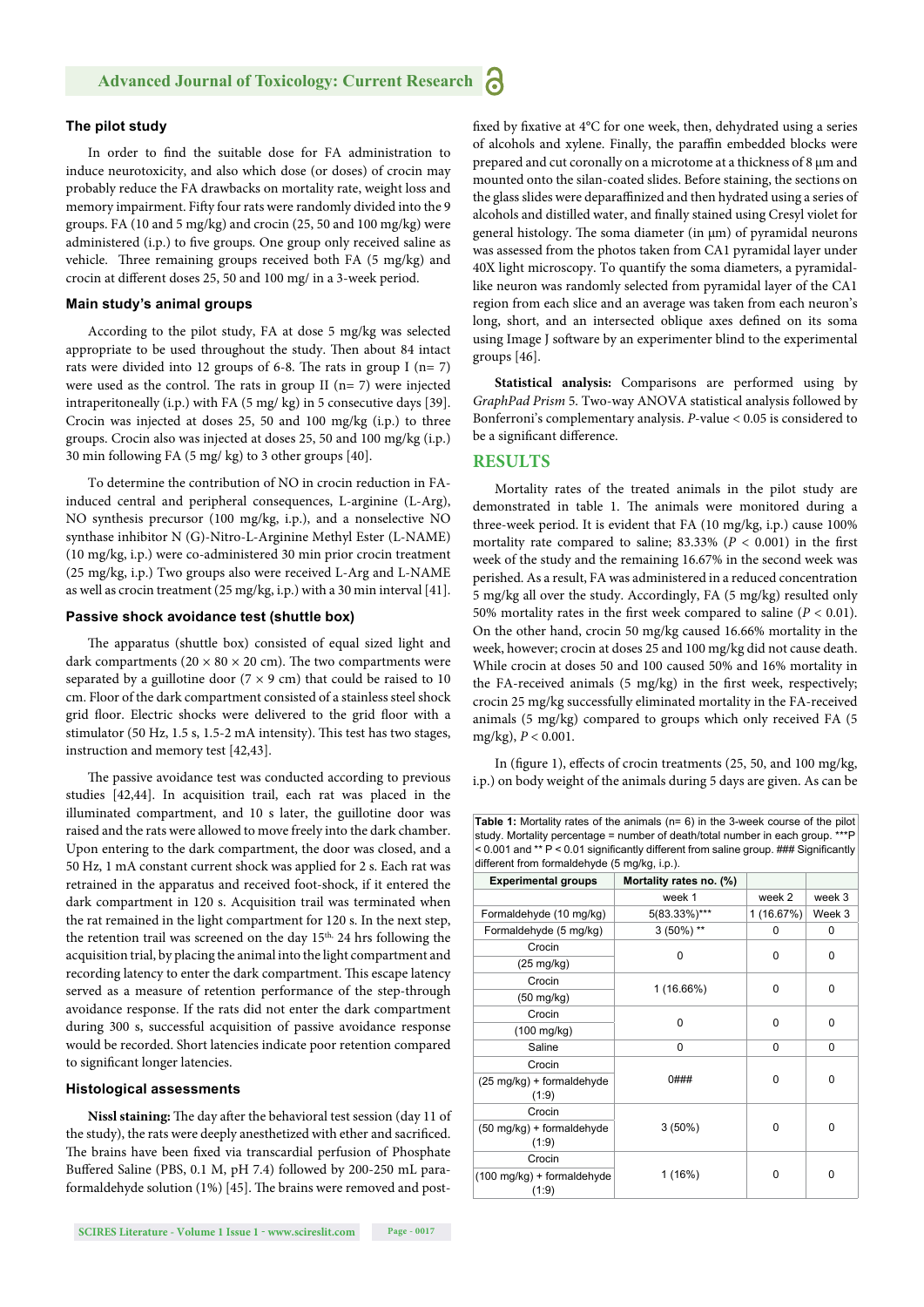observed, crocin at doses 50, and 100 mg/kg lowered the weighs in a significant manner ( $P < 0.01$ ) compared to saline-received animals. This change started from day 3 and continued to day 5. Nevertheless, crocin (25 mg/kg) did not change the weights and the animals had a normal weights' range.

(Figure 2), Effect of crocin  $(25, 50 \text{ and } 100 \text{ mg/kg}, i.p.)$  posttreatment on body weights of the FA-induced neurotoxicity rats during the 5-day period (n= 6). Two-way ANOVA. #*(P < 0.01)* significantly different from the vehicle.  $*(P < 0.01)$  significantly different from FA.

(Figure 3) demonstrates effect of pretreatment with L-NAME (10) mg/kg, i.p.) and L-Arg (100 mg/kg, i.p.) on body weights of crocin (25 mg/kg, i.p.) treated rats received FA during the 5-day period  $(n=5)$ is illustrated in figure 3. As can be observed, FA significantly reduced the body weights compared with control on days  $4$  and  $5$ ,  $P < 0.05$ and  $P < 0.01$ , respectively. Moreover, L-Arg in combination with crocin (25 mg/kg, i.p.) decreased the body weights in comparison with FA from day 2 to day 5, *P* < 0.05, *P* < 0.05, *P* < 0.05 and *P* < 0.01, respectively. Conversely, when L-Arg administered in combination with FA and crocin, it increased the body weight on days 3, 4 and 5, *P* < 0.05, *P* < 0.05, and *P* < 0.05, respectively. On the other hand, L-NAME in combination with crocin (25 mg/kg, i.p.) increased the body weights from day 1 to day 3, *P* < 0.05, *P* < 0.05, *P* < 0.05 and *P* < 0.05, respectively. However, it reduced the body weight on day 5, *P*  < 0.05. Similarly, when L-NAME was administered in combination with FA and crocin, it decreased the body weight on days 3, 4 and 5, *P* < 0.05, *P* < 0.05, and *P* < 0.05, respectively.

(Figure 4) presents the latency times of different groups to entering from the light compartment to the dark compartment on day 1 of the shuttle box experiment (acquisition response) in passive avoidance test. Statistical analysis revealed no significant differences among the groups.

(Figure 5) represents effect of crocin at doses 25, 50 and 100 mg/ kg on the latency times of groups receiving FA to entering from the light compartment to the dark compartment on day 2 of the shuttle box experiment (retention response) in passive avoidance test. The statistical analysis revealed marked differences in FA group compared with vehicle and the rats entered the dark compartment in a significantly shorter time ( $P < 0.05$ ). Conversely, FA groups receiving crocin 25, 50 and 100 mg/kg did not have any significant difference compared with vehicle group, however; crocin 25, 50 and 100 mg/













kg were markedly different from FA group and hade a considerably higher latencies, *P* < 0.05.

(Figure 6) is a representative of L-NAME and L-Arg pretreatment effects on crocin at dose 25 mg/kg on the latency times of groups receiving FA and crocin or crocin and vehicle in passive avoidance test to entering from the light compartment to the dark compartment on day 2 of the experiment (retention response). As can be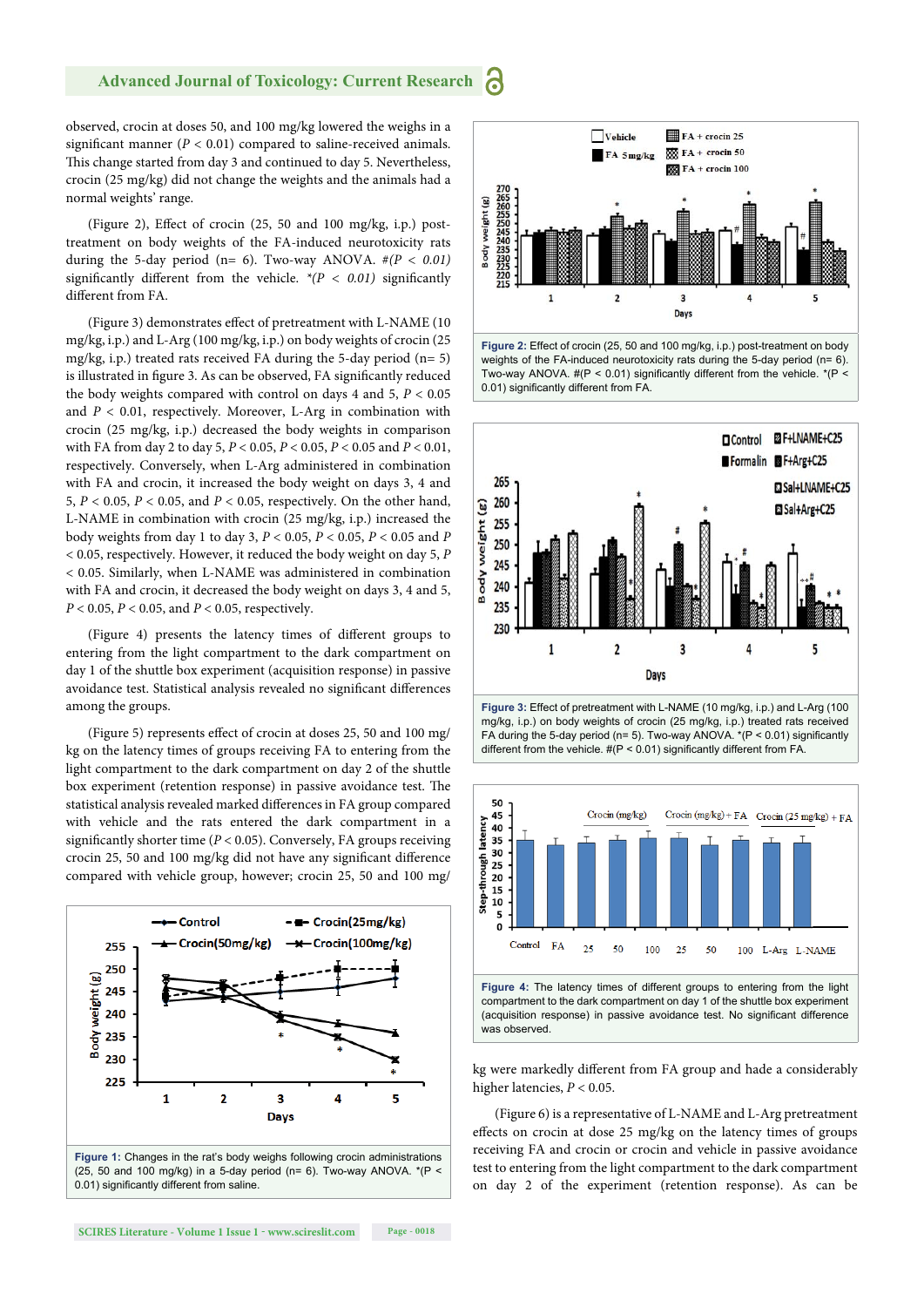understood, FA group and FA + L-NAME + crocin (25 mg/kg) group were significantly different from vehicle group and entered the dark chamber in a lower times. Conversely, the group received L-Arg + crocin (25 mg/kg), the group received L-NAME + crocin (25 mg/ kg) and the group received FA+ L-Arg + crocin (25 mg/kg) all were markedly different from FA group and showed considerably higher latencies.

(Figure 7) illustrates photomicrographs of Nissl staining of CA1 pyramidal neurons in different animal groups. Microscopic examination showed remarkable morphological details compared with the control group. Further, Nissl stain showed that the neuronal morphology was affected after FA treatment for 5 days and there was a significant confusion and shrink of neuron morphology in FA-treated group. In fact, FA damaged the entire pyramidal and granular cells layer. On the other hand, crocin's post-treatment at different doses was protective with different degrees. L-Arg pretreatment treatment also could enhance protective effect of crocin on hippocampal tissue.

#### **DISCUSSION**

In the present study, the neural protective effect of crocin was demonstrated in FA-induced neurotoxicity in male rats. FA in dose





mg/kg on the latency times of groups receiving FA and crocin or crocin and vehicle to entering from the light compartment to the dark compartment on day 2 of the shuttle box experiment (retention response) in passive avoidance test. GraphPad Prism 5, Two-way ANOVA statistical analysis followed by Bonferroni's complementary analysis. \*P<0.05 significantly different from vehicle-received rats. # significantly different from FA-received rats.

20 mg/kg proved toxic and lethal for the animals and virtually, 100% of the animals were lost during the 3-weeks course of the pilot study. So that, FA 10 mg/kg with 50 % mortality rate, was injected to the rats in the "main study" groups as the effective dose. In addition, the mortality rate was markedly decreased upon crocin treatment (25 mg/kg). Moreover, crocin (25 mg/kg) considerably reversed the fetal effect of FA 10 mg/kg. In the main study (5 days), while, crocin in dose 25 mg/kg increased the body weight, crocin in high doses (50 and 100, mg/kg) decreased the body weights. The animals receiving crocin (25 mg/kg) not only had a normal weights' range, but also did not show any mortality. While L-NAME pretreatment in combination with crocin could reverse the protective effect of crocin (25 mg/kg) on weight loss, L-Arg in combination with crocin could cause weight modification. In behavioral passive avoidance test, no significant changes were observed between groups in acquisition step. On the other hand, while FA group showed considerably lower latencies compared with control, crocin pretreatments influenced the latency times in the retention step in comparison to FA and the animals had significantly higher latency times. On the whole, the pathologic data were in accordance with behavioral outcomes.

Virtually, consistent with our investigation, clinical abnormalities, significant mortality and body weight loss were observed in the 40 ppm groups in B6C3F1 mice exposed to chronic FA vapor. Inhalation exposures to 10, 20, and 40 ppm of FA vapor induced histologic lesions in the upper respiratory system and concentrations of 40 ppm were lethal [47]. Also, the Intracerebroventricular (I.C.V.) injection of FA in rats impaired the function of learning and memory and increased the formation of apoptosis and lipid peroxidation in the hippocampus. Moreover, FA exposure inhibited the expression of cystathionine β-synthase, the major enzyme responsible for Endogenous Hydrogen Sulfide (H2S) generation in the hippocampus of rats [48]. Although we administered FA through i.p. route, its toxic effects were observed in the memory, vitality, the body weight and the hippocampus tissue of the animals. Male Balb/c mice were exposed to gaseous FA for 7 days (8 h/d) with (0, 0.5 and 3.0 mg/m) and the toxicity of FA on mouse nervous system was related to NO/cGMP and cAMP signaling pathways [49].

In a clinical study, saffron extract administered at one dose had body weight reducing and satiating effects in mildly overweight healthy women [50]. In line with our study, effects of saffron and crocin on some metabolic factors such as body weights were shown. In one experiment, saffron extract (25, 50, 100, 200 mg/kg, p.o.) had anti-obesity and anorectic effects in obese Wistar rats. Their results suggested that chronic saffron and crocin reduce the body weight, food intake and blood leptin levels significantly. Crocin (5, 15, 30, 50 mg/kg, p.o.) may be one of the active constituents involved in the effects of saffron [51]. Saffron extract (40 and 80 mg/kg) significantly decreased food consumption in obese rats. Crocin (80 mg/kg) showed a significant decrease on rate of body weight gain, total fat pad and weight ratio of epididymal fat to body. Furthermore, crocin (80 mg/ kg) significantly reduced plasma levels of Triacylglycerol (TG) and total cholesterol (TC) [52]. Similarly, oral chronic saffron extract (25, 50, 100, 200 mg/kg) and crocin  $(5, 15, 30, 50 \text{ mg/kg})$  significantly reduced body weight, food intake and leptin levels in obese Wistar rats [51]. In our study, crocin at high doses (50 and 100 mg/kg, i.p.) decreased the body weights, however; at low dose (25 mg/kg, i.p.) it could enhance the animal's weights.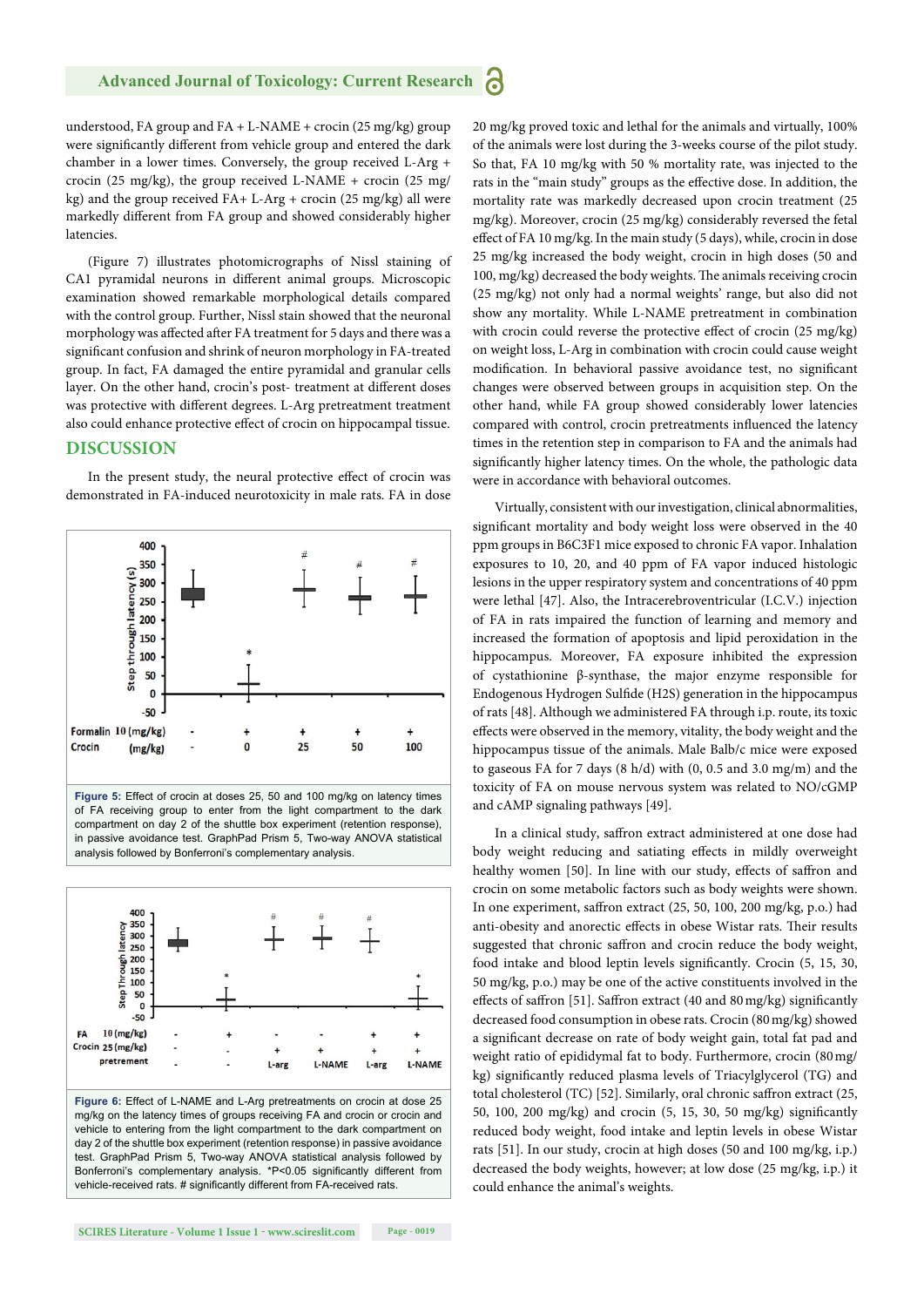

Protective effects of carotenoids from saffron on neuronal cell damage in rodent models were investigated and crocin was the most potent antioxidant that combats ischemic stress-induced neuron death by increasing glutathione levels [53,23]. Moreover, saffron extract improved impairments of learning behaviors in mice, and prevented ethanol-induced inhibition of hippocampal Long-Term Potentiation (LTP), a form of activity-dependent synaptic plasticity that may underlie learning and memory. This effect of saffron was attributed to crocin [18].

Recently, the protective effect of chronic oral crocin (100 mg/ kg, p.o.) against i.c.v. STZ-induced oxidative damage in rat striatum has been shown [54]. The active constituents of saffron, crocin and crocetin markedly suppressed LPS-induced nitrite release and reactive oxygen species production from rat microglial cells. Crocin and crocetin considerably reduced the production of some proinflammatory molecules in the culture media of primary microglia [22]. Furthermore, treatment with crocins (30 mg/kg and 15 mg/kg, i.p.) attenuated scopolamine (0.2 mg/kg)-induced spatial memory performance deficits in rat [19].

*C. sativus* L. extract (150 and 450 mg/kg, i.p.) attenuated morphine-induced memory impairment on passive avoidance learning in mice [55]. In an animal study, chronic restraint stress (6 h/ day) rats that received saffron extract (30 mg/kg) or crocin (15 and 30 mg/kg) had significantly higher levels of lipid peroxidation products, higher activities of antioxidant enzymes and lower total antioxidant reactivity capacity [56].

The results of our study suggest that crocin post-treatment may prevent FA-induced neuronal damage in the hippocampus and restores weight loss in NO-dependent manner

#### **CONCLUSION**

Crocin, active constituents of saffron extract, might be useful as a treatment for neurodegenerative disorders associated with memory impairment such as Alzheimer's disease. These observations indicate that crocin may prevent the impairment of learning and memory as well as the oxidative stress damage to the hippocampus induced by chronic stress. Thus, it may be useful in pharmacological alleviation of cognitive deficits. Nevertheless, further study is needed to strengthen these outcomes.

#### **REFERENCES**

- 1. Simith AE. Formaldehyde. Occup Med. 1992; 42: 83–88. https://goo.gl/x52dCU
- 2. Franklin P, Dingle P, Stick S. Raised exhaled nitric oxide in healthy children is associated with domestic formaldehyde levels. Am J RespirCrit Care. 2000; 161: 1757-1759. https://goo.gl/UAspmZ
- 3. Gronvall JL, Garpenstrand H, Oreland L, Ekblom J. Autoradiographic imaging of formaldehyde adducts in mice: possible relevance for vascular damage in diabetes. Life sciences. 1998; 63: 759-768. https://goo.gl/KeFMaV
- 4. Kilburn KH. Neurobehavioral impairment and seizures from formaldehyde. Arc Environ Health. 1994; 49: 37-44. https://goo.gl/fSVvjq
- 5. Stroup NE, Blair A, Erikson GE. Brain cancer and other causes of death in anatomists 2. J Natl Cancer Inst. 1986; 77: 1217-1224. https://goo.gl/VAVJYW
- 6. Perna RB, Bordini EJ, Deinzer-Lifrak M. A case of claimed persistent neuropsychological sequelae of chronic formaldehyde exposure: clinical, psychometric, and functional findings. Arch Clin Neuropsychol. 2001; 16: 33-44. https://goo.gl/gviinm
- 7. Gurel A, Coskun O, Armutcu F, Kanter M, Ozen OA. Vitamin E against oxidative damage caused by formaldehyde in frontal cortex and hippocampus: biochemical and histological studies. J Chem Neuroa nat. 2005; 29: 173-178. https://goo.gl/EsKz1u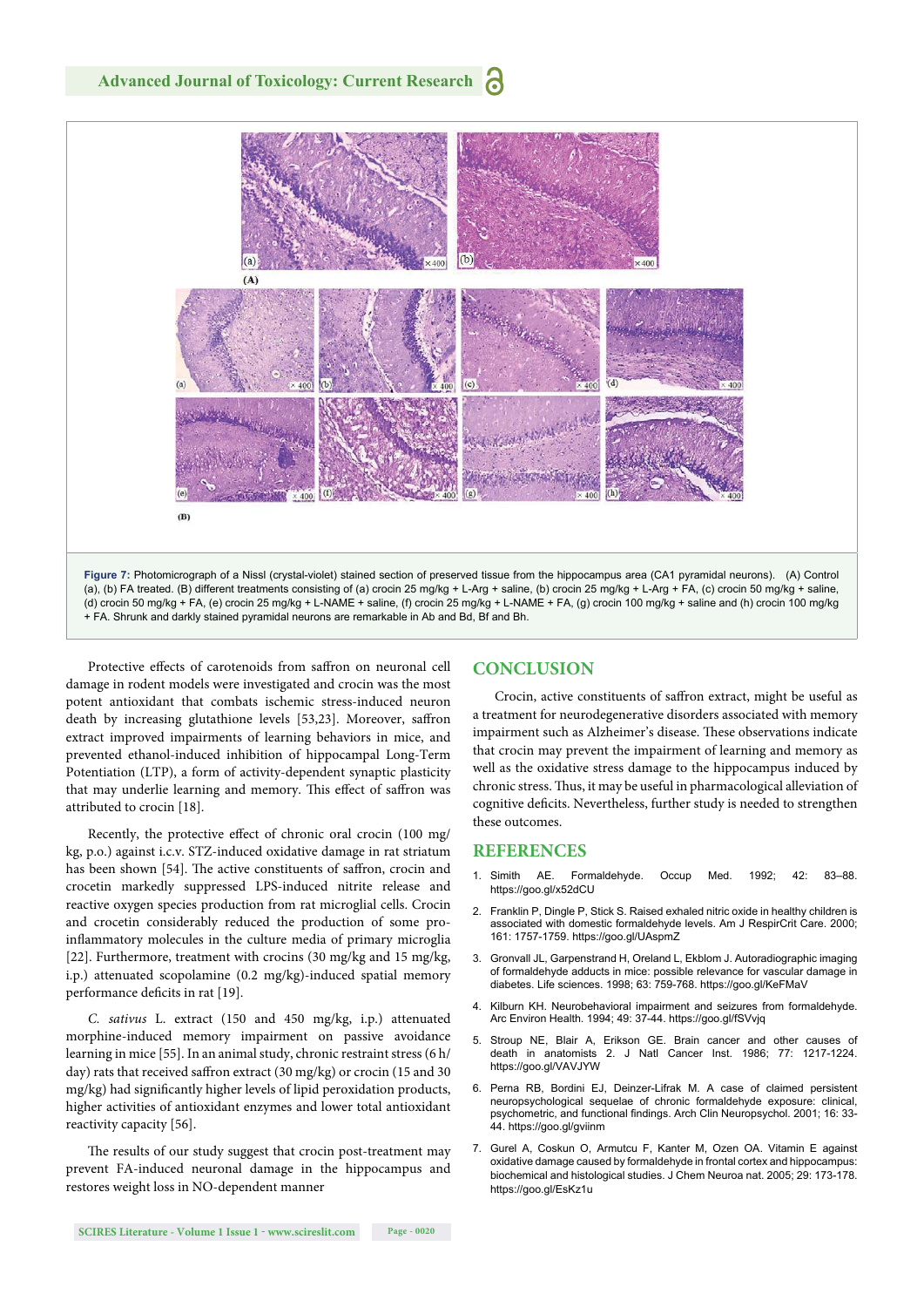- 8. He R, Lu J, Miao J. Formaldehyde stress. Sci China Life Sci. 2010; 53: 1399- 1404. https://goo.gl/iZXDC2
- 9. Lu Y, Li T, Qureshi HY, Han D, Paudel HK. Early growth response 1 (Egr-1) regulates phosphorylation of microtubule-associated protein tau in mammalian brain. J BiolChem. 2011; 286: 20569-20581. https://goo.gl/7E5sMX
- 10. Tong Z, Han C, Luo W, Wang X, Li H, Luo H, et al. Accumulated hippocampal formaldehyde induces age-dependent memory decline. Age (Dordr). 2013; 35: 583-596. https://goo.gl/TrSYyK
- 11. Sorg B, Hochstatter T. Behavioral sensitization after repeated formaldehyde exposure in rats. Toxicol Ind Health. 1999; 15: 346-355. https://goo.gl/meVW9L
- 12. Pitten FA, Kramer A, Herrmann K, Bremer J, Koch S. Formaldehyde neurotoxicity in animal experiments. Pathol Res Pract. 2000; 196: 193-198. https://goo.gl/G5WYWB
- 13. Morris RGM, Garrud P, Rawlins JA, O'Keefe J. Place navigation impaired in rats with hippocampal lesions. Nature. 1982; 297: 681-683. https://goo.gl/RsLhA6
- 14. Lu Z, Li CM, Qiao Y, Yan Y, Yang X. Effect of inhaled formaldehyde on learning and memory of mice. Indoor air. 2008; 18: 77-83. https://goo.gl/nK5E4C
- 15. Liu Y, Ye Z, Yang H, Zhou L, Fan D, He S, et al. Disturbances of soluble N-ethylmaleimide-sensitive factor attachment proteins in hippocampal synaptosomes contribute to cognitive impairment after repetitive formaldehyde inhalation in male rats. Neuroscience. 2010; 169: 1248-1254. https://goo.gl/iEAQkK
- 16. Razavi M, Hosseinzadeh H. Saffron as an antidote or a protective agent against natural or chemical toxicities. DARU. 2015; 23: 31. https://goo.gl/mMz9fn
- 17. Ochiai T, Ohno S, Soeda S, Tanaka H, Shoyama Y, Shimeno H. Crocin prevents the death of rat pheochromyctoma (PC-12) cells by its antioxidant effects stronger than those of α-tocopherol. Neurosci Lett. 2004; 362: 61-64. https://goo.gl/aqou6Y
- 18. Abe K, Saito H. Effects of saffron extract and its constituent crocin on learning behaviour and long-term potentiation. Phytother Res. 2000; 14: 149-152. https://goo.gl/8LRGPL
- 19. Pitsikas N, Zisopoulou S, Tarantilis PA, Kanakis CD, Polissiou MG, Sakellaridis N. Effects of the active constituents of *Crocus sativus* L., crocins on recognition and spatial rats' memory. Behav Brain Res. 2007; 183: 141- 146. https://goo.gl/GtJEz3
- 20. Lee IA, Lee JH, Baek NI, Kim DH. Antihyperlipidemic effect of crocin isolated from the fructus of Gardenia jasminoides and its metabolite crocetin. Biol Pharm Bull. 2005; 28: 2106-2110. https://goo.gl/kWHZfU
- 21. He SY, Qian ZY, Tang FT, Wen N, Xu GL, Sheng L. Effect of crocin on experimental atherosclerosis in quails and its mechanisms. Life sciences. 2005; 77: 907-921. https://goo.gl/mMSBZu
- 22. Nam KN, Park YM, Jung HJ, Lee JY, Min BD, Park SU, et al. Anti-inflammatory effects of crocin and crocetin in rat brain microglial cells. Eur J Pharmacol. 2010; 648: 110-116. https://goo.gl/81upzH
- 23. Zheng YQ, Liu JX, Wang JN, Xu L. Effects of crocin on reperfusion-induced oxidative/nitrative injury to cerebral microvessels after global cerebral ischemia. Brain Res. 2007; 1138: 86-94. https://goo.gl/kgpPmi
- 24. Naghizadeh B, Mansouri SMT, Mashhadian NV. Crocin attenuates cisplatininduced renal oxidative stress in rats. Food chem. Toxicol. 2010; 48: 2650- 2655. https://goo.gl/hWBZ3E
- 25. Akhtari K, Hassanzadeh K, Fakhraei B, Fakhraei N, Hassanzadeh H, Zarei SA. A density functional theory study of the reactivity descriptors and antioxidant behavior of Crocin. Comp TheorChem 2013; 1013: 123-129. https://goo.gl/kZjzQS
- 26. Naghizadeh B, Mansouri MT, Ghorbanzadeh B, Farbood Y, Sarkaki A. Protective effects of oral crocin against intracerebroventricularstreptozotoc in-induced spatial memory deficit and oxidative stress in rats. Phytomedicine. 2013; 20: 537-542. https://goo.gl/TnEsYs
- 27. Mobarakeh JI, Fakhraei N, Sadr ZA, Hamidipour A, Mostafavi E, Hosseini RH, Sardari S. Effect of aqueous, ethanolic and acetonitrile *Crocus sativus* L.

extracts on stress biomarkers in male rats. J Med Plant Res. 2013; 7: 3269- 3279. https://goo.gl/PrZNvG

- 28. Zhang Y, Shoyama Y, Sugiura M, Saito H. Effects of *Crocus sativus* L. on the ethanol-induced impairment of passive avoidance performances in mice. Biol Pharm Bull. 1994; 17: 217-221. https://goo.gl/GpiQLw
- 29. Sugiura M, Saito H, Abe K, Shoyama Y. Ethanol extract of *Crocus sativus* L. Antag-onizes the inhibitory action of ethanol on hippocampal long term potentiation in vivo. Phytother Res. 1995; 9: 100-104. https://goo.gl/f1B25D
- 30. Pitsikas N, Sakellaridis N. Crocus sativus L. extracts antagonize memory impairments in different behavioural tasks in the rat. Behav Brain res. 2006; 173: 112-115. https://goo.gl/MBP2Kg
- 31. Garthwaite J. Glutamate, nitric oxide and cell-cell signaling in the nervous system. Trends Neurosci. 1991; 14: 60-67. https://goo.gl/7GsSYc
- 32. Haley JE, Wilcox GL, Chapman PF. The role of nitric oxide in hippocampal long-term potentiation. Neuron. 1992; 8: 211-216. https://goo.gl/SjXEJo
- 33. Prast H, Philippu A. Nitric oxide as modulator of neuronal function. Prog. Neurobiol. 2001; 64: 51-68. https://goo.gl/8gDL9K
- 34. Dawson VL, Dawson TM, London ED, Bredt DS, Snyder SH. Nitric oxide mediates glutamate neurotoxicity in primary cortical cultures. Proc Natl Acad Sci. 1991, 88: 6368-6371. https://goo.gl/JyYZa7
- 35. Das I, Ramchand CN, Gliddon A, Hirsch SR. Nitric oxide, free radicals and polyamines may have a role in the membrane pathology of schizophrenia. Neuropsychobiology. 1998; 37: 65-67. https://goo.gl/pPKw5v
- 36. Parizadeh MR, GhafooriGharib F, Abbaspour AR, TavakolAfshar J, Ghayour-Mobarhan M. Effects of aqueous saffron extract on nitric oxide production by two human carcinoma cell lines: Hepatocellular carcinoma (HepG2) and laryngeal carcinoma (Hep2). Avicenna J Phytomed. 2011; 1: 43-50. https://goo.gl/UPKw4u
- 37. Esmaeilizadeh M, Dianat M, Badavi M, Samarbaf-Zadeh A, Naghizadeh B. Effect of crocin on nitric oxide synthase expression in post-ischemic isolated rat heart. Avicenna J Phytomed. 2015; 5: 420-426. https://goo.gl/1WCT7J
- 38. Kim JH, Park GY, Bang SY, Park SY, Bae SK, Kim Y. Crocin suppresses LPS-stimulated expression of inducible nitric oxide synthase by upregulation of heme oxygenase-1 via calcium/calmodulin-dependent protein kinase 4. Mediators Inflamm. 2014; 2014:728709. https://goo.gl/AHKtg1
- 39. Zararsiz I, Kus I, Ogeturk M, Akpolat N, Kose E, Meydan S, et al. Melatonin prevents formaldehyde-induced neurotoxicity in prefrontal cortex of rats: an immunohistochemical and biochemical study. Cell Biochem Funct. 2007; 25: 413-418. https://goo.gl/ooa97S
- 40. Mehri S, Hosseinzadeh H, Abnous K. Crocin decreased acrylamide–induced neurotoxicity in Wistar rat through oxidative stress and apoptosis pathway. Res Pharm Sci. 2012; 7: 1009. https://goo.gl/Ex6agC
- 41. Gaur V, Aggarwal A, Kumar A. Possible nitric oxide mechanism in the protective effect of hesperidin against ischemic reperfusion cerebral injury in rats. Indian J Exp Biol. 2011; 49: 609-618. https://goo.gl/E1uedt
- 42. Baydas G, Ozer M, Yasar A, Tuzcu M, Koz ST. Melatonin improves learning and memory performances impaired by hyperhomocysteinemia in rats. Brain Res. 2005; 1046: 187-194. https://goo.gl/zVrrQ4
- 43. Naylor AS, Persson AI, Eriksson PS, Jonsdottir IH, Thorlin T. Extended voluntary running inhibits exercise-induced adult hippocampal progenitor proliferation in the spontaneously hypertensive rat.  $\beta$  Neurophysiol. 2005; 93: 2406-2414. https://goo.gl/oXsJdW
- 44. Pitchaimani V, Arumugam S, Thandavarayan RA, Thiyagarajan MK, Aiyalu R, Sreedhar R, et al. Nootropic activity of acetaminophen against colchicine induced cognitive impairment in rats. J ClinBiochemNutr. 2012; 50: 241-244. https://goo.gl/Pke7xM
- 45. Saffarzadeh F, Eslamizade MJ, Ghadiri T, Modarres Mousavi SM, Hadjighassem M, Gorji A. Effects of TRPV1 on the hippocampal synaptic plasticity in the epileptic rat brain. Synapse. 2015; 69: 375-383. https://goo.gl/wZH842
- 46. Eslamizade MJ, Madjd Z, Rasoolijazi H, Saffarzadeh F, Pirhajati V, Aligholi H, et al. Impaired memory and evidence of histopathology in CA1 pyramidal neurons through injection of Aβ1-42 peptides into the frontal cortices of rat. Basic ClinNeurosci. 2016; 7: 31-41. https://goo.gl/iiFHae